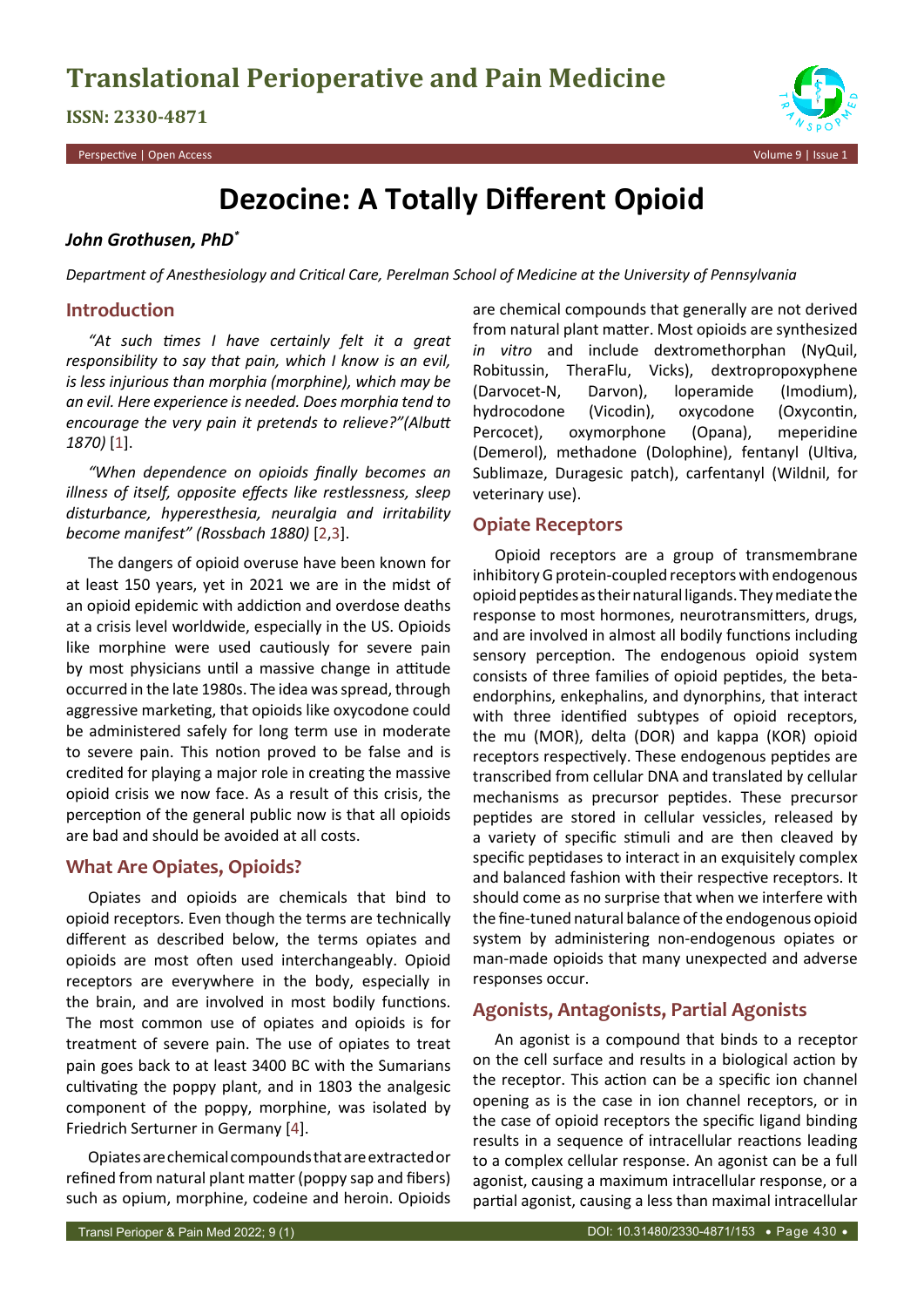response. An antagonist is a compound that binds to a specific receptor and blocks the receptor from being activated by an agonist. As with agonists, an antagonist can be a full antagonist which completely blocks the specific intracellular reaction, or a partial antagonist, which partially blocks the specific intracellular reactions that are linked to specific receptor binding. Drugs like morphine, oxycodone, heroin and fentanyl are full MOR receptor agonists. The drug naloxone (Narcan) is an example of a MOR receptor antagonist which is administered to block the respiratory depression effects of MOR receptor agonists in an emergency overdose situation.

# **Biased Signaling**

As well as all the intricate specific interactions a compound can have with a receptor that have been touched on so far, there is an additional level of binding specificity found in certain families of receptors including the opioid receptors, that being biased signaling. In the case of opioid receptors, ligand binding can activate one or both of two intracellular biochemical pathways. One pathway involves the so called G-protein signaling pathway and the other involves the so called beta-arrestin signaling pathway. Although an over-simplification, it is generally thought that G-protein coupled receptor signaling is associated with MOR receptor agonist analgesic properties, while respiratory depression, addiction and other undesirable side effects are thought to be mediated through betaarrestin signaling pathways.

## **Not All Opioids Are the Same**

With the exquisitely complex interactions that opioids have with opioid receptors that have been discovered so far, it should be very apparent that not all opioids are the same. Compounds like morphine, heroin, oxycodone, fentanyl, methadone and codeineare full MOR receptor agonists and along with their pain alleviating properties, they also demonstrate severe respiratory depression, sedation, constipation and addiction effects. The search for safer potent analgesics, as well as treatments for opioid use disorder (OUD) is critical to address the current opioid crisis and to prevent a re-occurrence.

# **Dezocine**

Dezocine is an opioid analgesic that was patented by American Home Products (Wyeth) in 1978 and was approved by the US FDA in 1986 with the name Dalgan [[5](#page-2-6)]. It was more potent than morphine with regards to analgesia [\[6\]](#page-2-12), but displayed a greatly reduced level of undesirable side effects such as respiratory depression and addiction. It was used as a post-operative analgesic until its distribution was discontinued in the US in 2011 for reasons that were never made public. The reasons may have been related to the aggressive

marketing of other opioid compounds like oxycodone and oxycontin that occurred during that time following the now infamous statements that chronic use of opioid analgesics for non-malignant pain was safe [[7](#page-2-4)]. With the frenzied marketing and prescribing of oral opioids like oxycontin there was no major demand for another opioid medication like dezocine, which was available only as an injectable solution for intravenous or intramuscular administration and which was relatively expensive to produce. This and the rising awareness of a growing crisis with prescription opioid addiction, and the expiration of patent protection, may have contributed to the corporate decisions to discontinue distribution of dezocine in the US.

While the use of dezocine in the US ended, it is still commonly used in China for perioperative moderate to severe pain and makes up over 45% of the opioid analgesic market in China [[8](#page-2-5)]. Dezocine is not a scheduled medication as classified by the World Health Organization, and no addiction has been reported [[5](#page-2-6)]. Dezocine is primarily used in China for perioperative pain, but its use is expanding into other areas of pain, including cancer pain. A meta-analysis of published work demonstrated that dezocine was as effective as morphine for cancer pain, but dezocine had less than half of the adverse responses that morphine displayed [\[9](#page-2-7)].

Dezocine is a partial MOR and a partial KOR agonist [\[5](#page-2-6)[,10,](#page-2-8)[11](#page-2-9)]. Being only a partial MOR agonist may explain its greatly reduced respiratory depression effects and its apparent lack of addiction. There is no direct information on whether dezocine is a biased ligand at the MOR or KOR opioid receptor, but there is indirect evidence based on similarities with other compounds that dezocine is most likely a G-protein coupled receptor biased ligand [[5](#page-2-6)]. With years of use and hundreds of thousands of patients treated with dezocine in the US from 1986 until 2011, and up to the present in China, there are no reports of dezocine addiction or abuse in the literature. A Pubmed [\(https://pubmed.ncbi.nlm.nih.](https://pubmed.ncbi.nlm.nih.gov/) [gov/](https://pubmed.ncbi.nlm.nih.gov/)) search of the literature using the search terms 'dezocine addiction' and 'dezocine abuse' reveal only 6 and 11 citations respectively, none of which speak of actual addiction or abuse of dezocine in humans. A Pubmed search using the term 'dezocine overdose' returned no citations.

A landmark study by Liu demonstrated that dezocine, along with its MOR and KOR opioid receptor activity, also has norepinephrine and serotonin reuptake inhibitor activity [[12](#page-2-10)]. This is highly significant since serotonin reuptake inhibitors are a mainstay of depression therapy and, as a result, this discovery has opened inquiry into the effects of dezocine on depression. It was found that dezocine reduces depression as well as pain in the perioperative period [[13](#page-2-11)]. It has been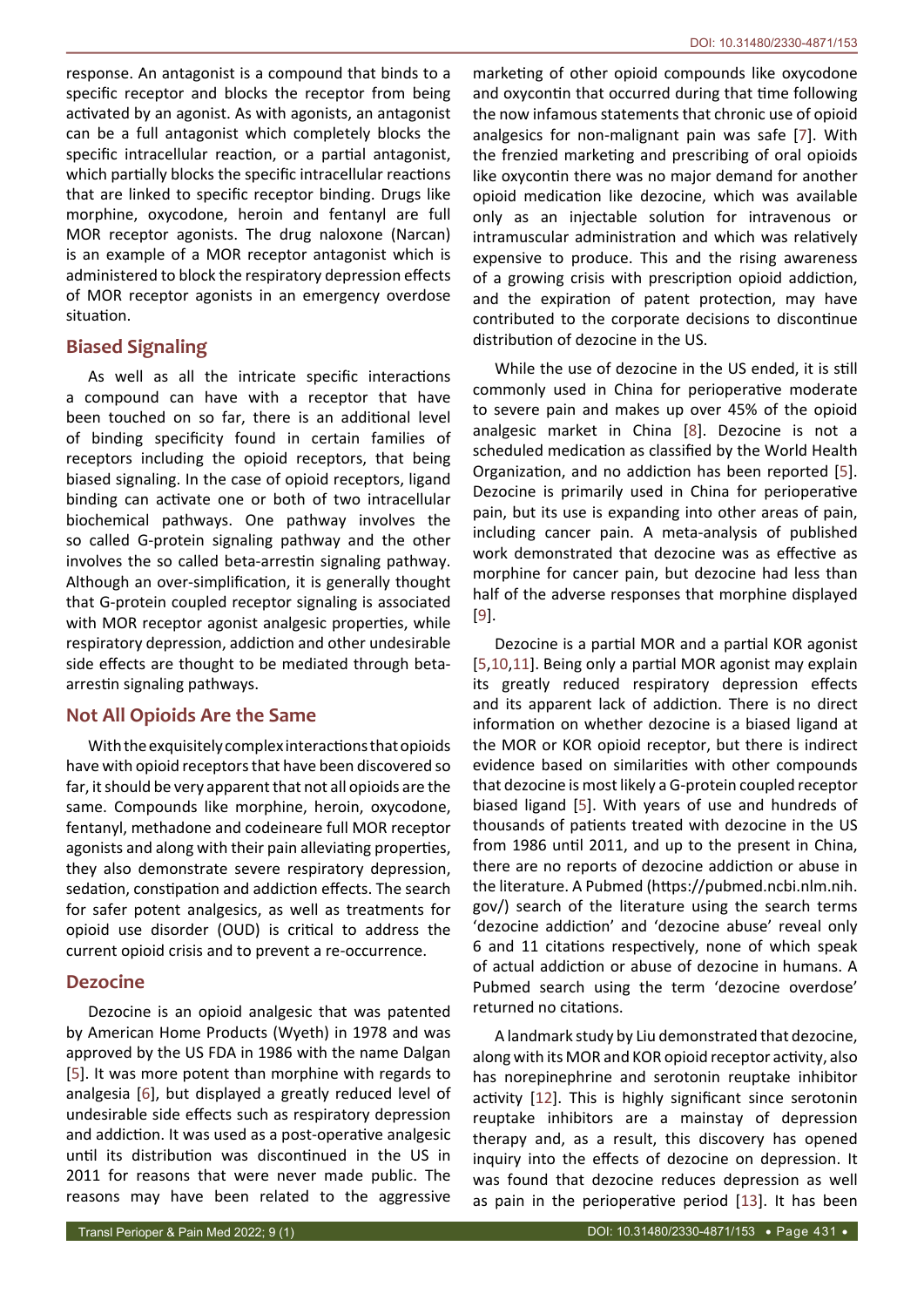found to be effective in animal models of depression by nature by nature of its KOR opioid receptor agonist and its serotonin reuptake inhibitor activities [[14](#page-2-13)]. Dezocine has been found to be an effective analgesic in an animal model of neuropathic pain [\[15](#page-2-14)]. This is also highly significant since neuropathic pain has been extremely difficult to treat, with currently used opioids being generally ineffective. Serotonin and norepinephrine reuptake inhibitors have been recommended as first line treatments for neuropathic pain [\[16](#page-2-15)].

With regards to the ongoing opioid crisis, the current strategies of opioid replacement with methadone or buprenorphine have not been extremely effective. Both drugs have significant respiratory depression and abuse effects themselves. Dezocine has been shown to alleviate rapid morphine withdrawal symptoms in an animal model of opioid use disorder (OUD) [\[17](#page-2-16)]. Dezocine may offer a better alternative than methadone or buprenorphine for treatment of OUD because of its superior qualities that include lack of addiction and reduced lethality. This concept has led to a current patent for development of dezocine to treat OUD and other opioid receptor associated diseases [\[18](#page-2-17)].

One hurdle to expanded use of dezocine has been that it is currently only available as an acidic solution for intravenous or intramuscular injection. Attempts at oral dosing have been hindered due to formulation issues and a large oral first pass metabolism. The search for alternate routes of administration has included an intranasal approach [[18](#page-2-17)]. Dezocine is a very hydrophopic small molecule (mw = 245.4, log  $P = 3.23$ ) and as such is an excellent candidate for intranasal administration due to its ability to freely diffuse across membranes. An intranasal route also avoids the problem of oral first pass metabolism.

### **Conclusion**

A solution to the problems of effective pain control, addictive and lethal opioid analgesics and the OUD that is fueling the opioid crisis may be right under our nose in the form of dezocine.

## **References**

- <span id="page-2-0"></span>1. Albutt C. On the abuse of hypodermic injections of morphia. Practitioner. 1870;5:327-331
- <span id="page-2-1"></span>2. Rossbach M. Ueber die gewoehnung an gifte. Pflugers Arch Gesamte Physiol Menschen. 1880;21:213-225
- <span id="page-2-2"></span>3. Yi P, Pryzbylkowski, P. Opioid induced hyperalgesia. Pain Medicine. 2015;16:s32-s36
- <span id="page-2-3"></span>4. Rosenblum A, Marsch LA, Joseph H, Portenoy RK. Opioids and the treatment of chronic pain: Controversies, current status, and future directions. Experimental and clinical psychopharmacology. 2008;16:405-416
- <span id="page-2-6"></span>5. Childers WE, Abou-Gharbia MA. "I'll be back": The resurrection of dezocine. ACS medicinal chemistry letters. 2021;12:961-968
- <span id="page-2-12"></span>6. Malis JL, Rosenthale ME, Gluckman MI. Animal pharmacology of wy-16,225, a new analgesic agent. The Journal of pharmacology and experimental therapeutics. 1975;194:488-498
- <span id="page-2-4"></span>7. Portenoy RK, Foley KM. Chronic use of opioid analgesics in nonmalignant pain: Report of 38 cases. Pain. 1986;25:171-186
- <span id="page-2-5"></span>8. Shi H, Chen X, Liu X, Zhu H, Yu F, Ung COL, et al. National drug utilization trend of analgesics in china: An analysis of procurement data at 793 public hospitals from 2013 to 2018. Journal of pharmaceutical policy and practice. 2021;14:45
- <span id="page-2-7"></span>9. Wang L, Liu X, Wang J, Sun Y, Zhang G, Liang L. Comparison of the efficacy and safety between dezocine injection and morphine injection for persistence of pain in chinese cancer patients: A meta-analysis. Bioscience reports. 2017;37
- <span id="page-2-8"></span>10. Wang YH, Chai JR, Xu XJ, Ye RF, Zan GY, Liu GY, et al. Pharmacological characterization of dezocine, a potent analgesic acting as a kappa partial agonist and mu partial agonist. Sci Rep. 2018;8:14087
- <span id="page-2-9"></span>11. Ye RR, Jiang S, Xu X, Lu Y, Wang YJ, Liu JG. Dezocine as a potent analgesic: Overview of its pharmacological characterization. Acta pharmacologica Sinica. 2021
- <span id="page-2-10"></span>12. Liu R, Huang XP, Yeliseev A, Xi J, Roth BL. Novel molecular targets of dezocine and their clinical implications. Anesthesiology. 2014;120:714-723
- <span id="page-2-11"></span>13. Zhao P, Wu Z, Li C, Yang G, Ding J, Wang K, et al. Postoperative analgesia using dezocine alleviates depressive symptoms after colorectal cancer surgery: A randomized, controlled, doubleblind trial. PLoS One. 2020;15:e0233412
- <span id="page-2-13"></span>14. Shang L, Duan C, Chang S, Chang N, Jia S. Antidepressant-like effects of dezocine in mice: Involvement of 5-ht1a and kappa opioid receptors. Behavioural pharmacology. 2021;32:472-478
- <span id="page-2-14"></span>15. Wu FX, Pan RR, Yu WF, Liu R. The anti-nociception effect of dezocine in a rat neuropathic pain model. Transl Perioper Pain Med. 2014;1:5-8
- <span id="page-2-15"></span>16. Szok D, Tajti J, Nyari A, Vecsei L. Therapeutic approaches for peripheral and central neuropathic pain. Behavioural neurology. 2019;2019:8685954
- <span id="page-2-16"></span>17. Wu FX, Babazada H, Gao H, Huang XP, Xi CH, Chen CH, et al. Dezocine alleviates morphine-induced dependence in rats. Anesth Analg. 2019;128:1328-1335
- <span id="page-2-17"></span>18. Liu R. https://patents.justia.com/patent/9956187. 2015